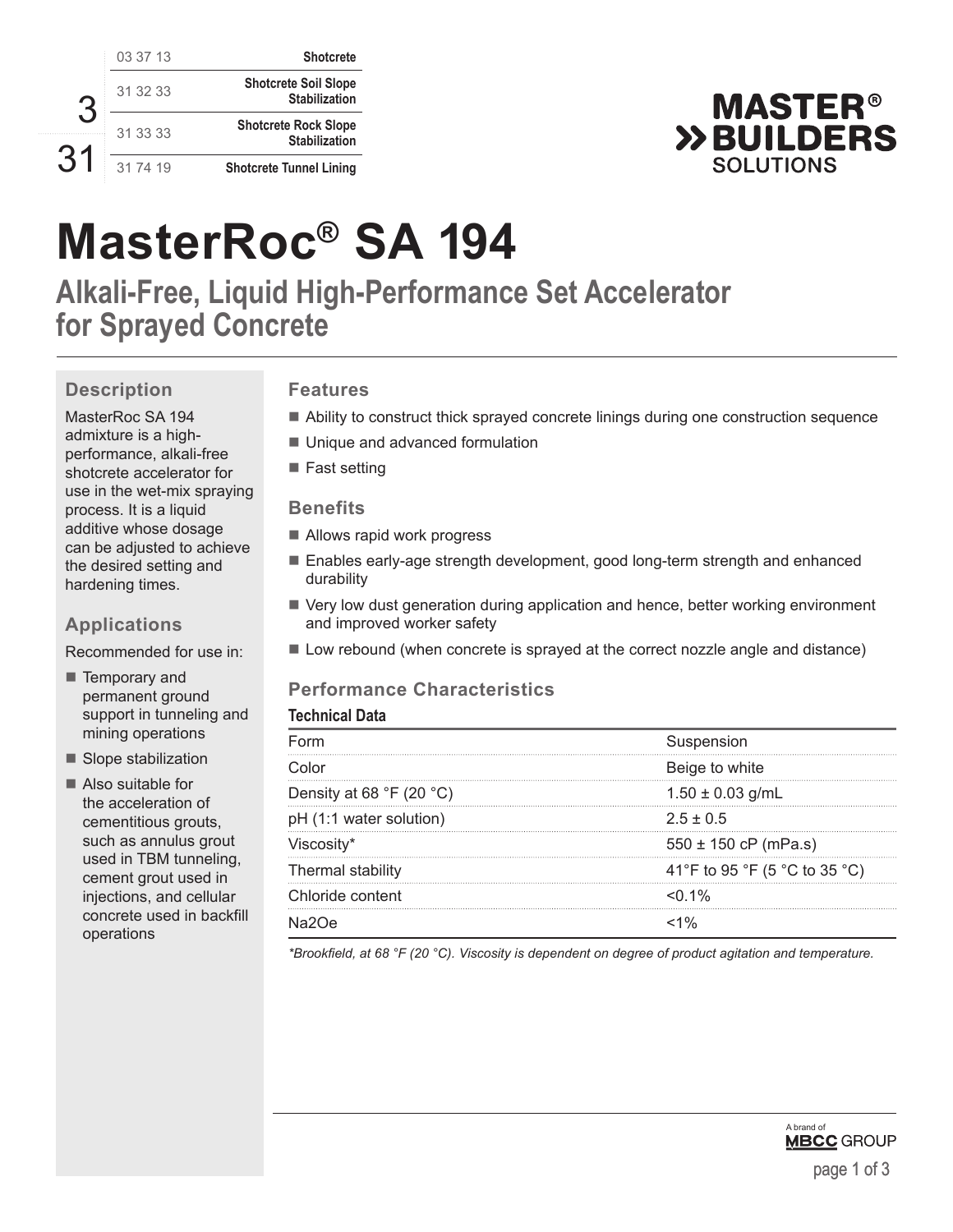## **Guidelines for Use**

**Dosage:** The dosage of MasterRoc SA 194 admixture depends on the water-cementitious materials ratio (w/cm), reactivity of the cement, and temperature of concrete, ambient air and substrate. The dosage also depends on the required layer thickness, setting time and early strength development.

The dosage of MasterRoc SA 194 admixture normally ranges from 3% to 10% of the binder weight. Overdosing (>10%) may result in decreased final strength.

#### **Concrete mixes:**

- MasterRoc SA 194 admixture can be sensitive to the type of cement. It is recommended that ordinary portland cements be used in the wet sprayed concrete mixes, as against blended or sulfate-resistant cements that result in slower setting times. However, MasterRoc SA 194 admixture also works well with blended cements and in mixes containing fly ash or slag cement. It is strongly recommended that preliminary tests be conducted with the cements planned for use in the project to verify the setting time and the 24-hour strength of the concrete mixes.
- When MasterRoc SA 194 admixture is used for wet mix spraying, the w/cm should be below 0.5, and preferably below 0.45. When targeting extremely high-early strength, the w/cm should be below 0.40. In general, a low w/cm

provides faster setting, higher early strength, better durability and lower accelerator dosage. Low w/cm also enables thicker layers of concrete to be sprayed overhead.

Dispensing and Mixing: MasterRoc SA 194 admixture is added at the nozzle. It is essential to have a constant and accurate dosage of MasterRoc SA 194 admixture into the concrete stream.

**Works very well with:**

- Mono pumps (stator & rotor pumps)
- Peristaltic pumps

**Do not use with:**

- **Piston pumps**
- Any pump with ball and seat valves
- **Pressure tanks**

Do not use a filter on the suction hose as this causes obstructions. Preferably draw the material from the bottom of the container.

**Application procedure:** The substrate should be clean and free from loose particles, and preferably damp.

Cleaning of dosing pump: After the use of MasterRoc SA 194 admixture, the dosing pump and other parts of the system must be thoroughly cleaned with plenty of water. Failure to do this promotes blockages in the dosing system. Make sure that all operators involved in testing and application are fully informed.

#### **Product Notes**

**Compatibility:** MasterRoc SA 194 admixture can be interchanged with most of Master Builders Solutions' alkalifree accelerators. For advice, please contact your local sales representative.

Do not mix or interchange MasterRoc SA 194 admixture with any type of accelerator produced by another manufacturer, as this can cause immediate clogging of dosing pumps and hoses.

#### **Storage and Handling**

**Storage:** MasterRoc SA 194 admixture should be stored at a temperature range of 40 °F to 95 °F (5 °C to 35 °C). The optimum temperature of storage and performance is 68 °F (20 °C). Please contact your local sales representative prior to the use of any product that is frozen.

MasterRoc SA 194 admixture must be kept in closed containers made of plastic, glass fiber, or stainless steel. Do not store in steel containers as the pH can cause corrosion which might affect the performance of the product. Storage containers must be tightly closed at all times to avoid contact with air.

Storage in bulk tanks requires the use of agitation and/or circulation systems.

Fully agitate MasterRoc SA 194 admixture before use after prolonged storage. Mechanical stirring or re-circulation pumping is recommended to agitate the admixture.

Performance testing should always be carried out prior to use of MasterRoc SA 194 admixture after prolonged storage.

**Shelf Life:** If stored in tightly closed original containers under the above conditions, MasterRoc SA 194 admixture has a shelf life of 6 months. Periodical remixing can extend the shelf life further.

**Safety:** Avoid eye and skin contact and wear rubber gloves and safety glasses. If contact occurs, rinse with plenty of water. In case of eye contact, seek medical advice immediately. For further information, refer to the Safety Data Sheet for MasterRoc SA 194 admixture.